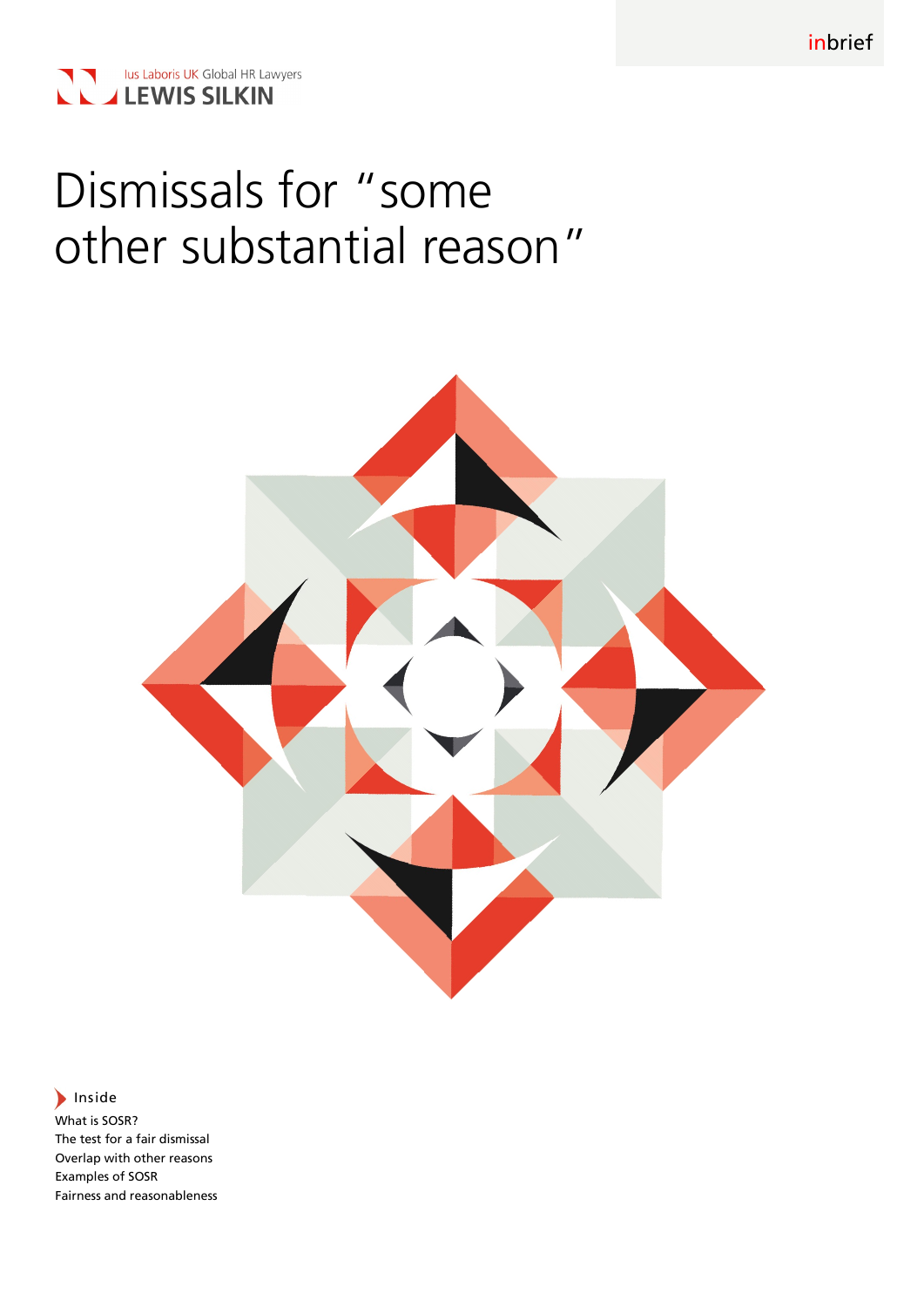

# **Introduction**

"Some other substantial reason" ("SOSR") is one of the potentially fair reasons for dismissing an employee. It can cover a wide variety of situations and can be a very useful tool for employers in unusual situations, although there are some limits on when it can be used.

This Inbrief looks at the various circumstances in which SOSR might be used as a fair reason to justify a dismissal.

# What is SOSR?

The Employment Rights Act 1996 ("ERA") gives five potentially fair reasons justifying a dismissal:

- conduct
- capability
- redundancy
- > breach of a statutory restriction
- > SOSR "some other substantial reason of a kind as to justify dismissal".

SOSR is something of a catch-all, and covers dismissals that are not within the scope of the other four potentially fair reasons.

There is no further definition of SOSR in the ERA, and no official guidance has been issued as to what exactly it can cover. It has been established that the reason must be substantial, (i.e. not wholly frivolous or insignificant). As long as this standard is met, the question of whether or not the reason is sufficient to show a fair dismissal will depend on the facts of each case.

# The test for a fair dismissal

Where SOSR is used to establish a fair dismissal, the employer must show that it has a genuine reason for the dismissal which could justify the dismissal of an employee holding the job in question. The employer must also show that the actual decision to dismiss for this reason was reasonable in all the circumstances.

The question of reasonableness includes considering whether the employer followed a fair procedure. There is no set procedure for a SOSR dismissal and it is generally thought that the Acas Code of Practice on Disciplinary and Grievance Procedures would not apply. (It is, however, advisable to follow the Code in any event if the dismissal also involves disciplinary or poor performance issues.)

A fair procedure for a SOSR dismissal may vary depending on the underlying reason, but this is still a very important part of the reasonableness test. As a minimum, some form of discussion or consultation with the employee will normally be expected before dismissal is confirmed.

# Overlap with other reasons

Employers should be careful to label the reason for dismissal correctly and ensure that the appropriate procedure is followed throughout the dismissal process. It may be possible to use SOSR in situations that seem to overlap with other possible reasons, such as misconduct or redundancy.

For example, the dismissal of an employee responsible for the breakdown of working relationships may in some cases be classed as SOSR rather than misconduct, meaning that the employer is not obliged to follow its disciplinary procedure. Caution should always be exercised, however, when labelling reasons for dismissal. Employment Tribunals will not look kindly upon employers using SOSR to conceal the real reason for dismissal and avoid following proper procedures.

# Examples of SOSR

There are no express limits on what may be a fair SOSR and many different kinds of reasons potentially qualify. Over time, the courts and tribunals have developed the law in relation to different categories of reason, including the procedure that an employer is expected to follow before dismissing. Some of the most common examples are set out below.

#### **Business reorganisation**

Where a restructure does not give rise to an actual redundancy situation, SOSR may provide an alternative fair reason for dismissal. For example, this can occur where jobs are being reorganised but there is no actual reduction in the numbers of employees or types of work to be done.

For there to be a valid SOSR there must be a genuine and substantial business reason for the change. Although statutory redundancy pay will not be payable, the employer must still follow a fair procedure. It would be advisable to consult with the affected employees about the proposals before making a final decision and offer available vacancies to any employees who are selected for dismissal.

#### **Refusal to accept new terms**

Dismissal may be justified where an employer needs to change contractual terms and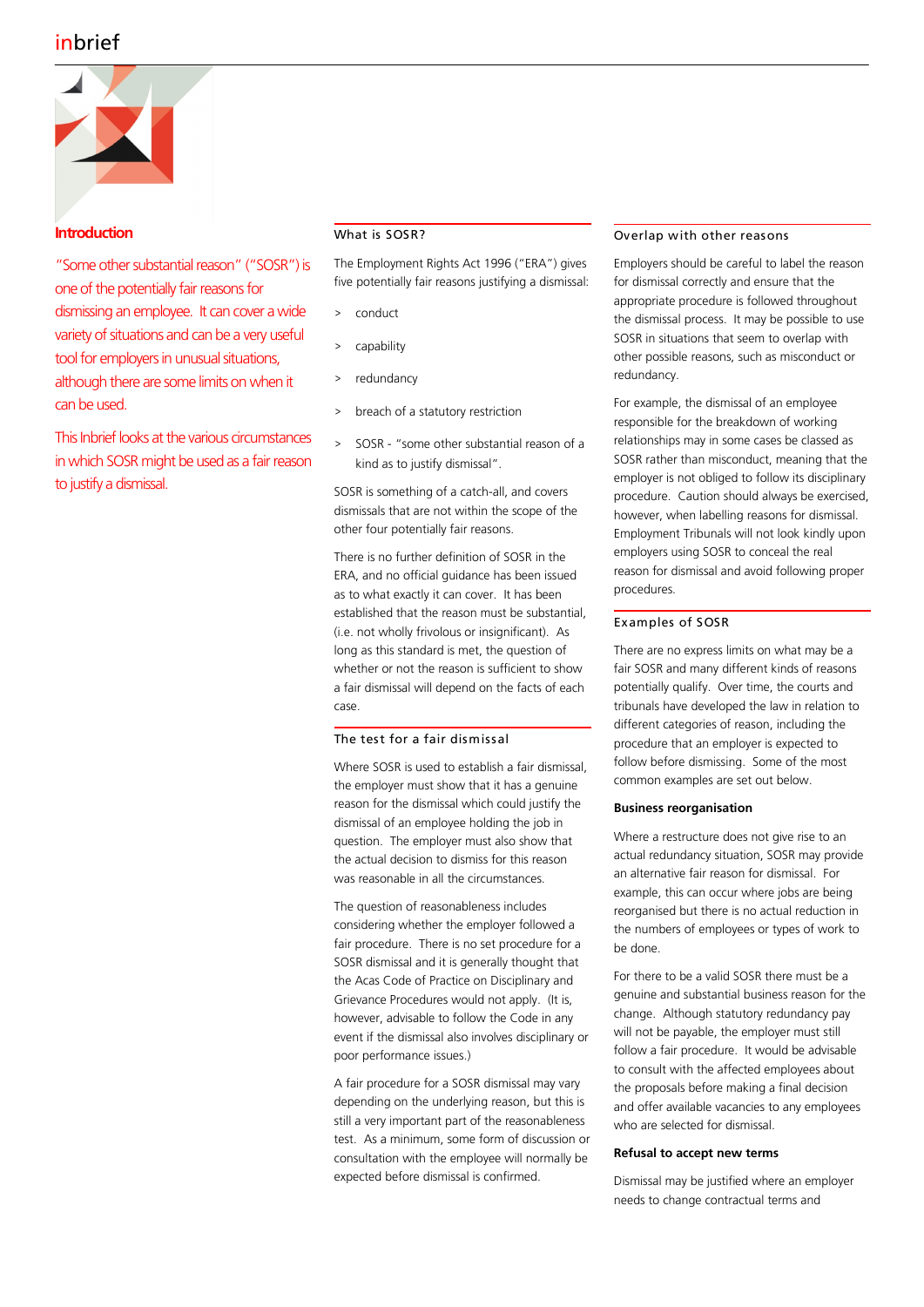

conditions of employment and an employee refuses to agree to the change. Dismissal for refusing to agree to unilateral contractual changes may fall within SOSR in appropriate circumstances.

The employer must be able to show that the changes are necessary for sound business reasons and follow a fair procedure which includes consulting with the affected employees and considering their reasons for rejecting the changes. It will also be necessary to consult collectively where 20 or more dismissals are proposed. For more information on changing terms of employment, please see our Inbrief *Reducing business costs – alternatives to redundancy.*

#### **Conflict of interest**

Sometimes a commercial conflict of interest can arise during employment, such as where an employee has a close relationship with someone who works for a competitor. To establish SOSR for dismissal in these circumstances, the employer needs to demonstrate that continuing to employ the employee would give rise to a real commercial risk due to a conflict of interest.

The employer will need to consider the amount of confidential information the employee has access to and the level of the relationship in question, before taking action. For example, a junior employee may have limited access to confidential information, while a senior employee who is married to another senior employee at a key competitor would pose a much more significant risk.

# **Personality clashes**

Where personality clashes are causing substantial disruption to the business and all reasonable steps have been taken to try and resolve the issue, dismissal can amount to SOSR. The fairness of dismissal in these circumstances will depend on the size of the business and the level of disruption caused by the clash. If there are any alternatives to dismissal, such as redeployment or changing reporting lines, these should always be considered first.

#### **Third party pressure to dismiss**

This can occur where a third party, such as a client, is unwilling to continue working with an employee. SOSR may be established where a

third party whose continued business is important to the employer threatens to stop working with it unless an employee is dismissed.

It is most common for this situation to arise where there has been misconduct or poor performance by an employee. However, the reason behind the third party's request is not of major importance - the key issue is the seriousness of the threat to the employer's business. The employer must, however, consider the injustice to the employee and try to limit this as much as possible. This might include trying to persuade the third party to change its mind and looking at possibilities for redeployment rather than dismissal.

#### **Reputational risk**

It can be a valid SOSR for an employer to dismiss an employee on the basis of reputational risk. For example, this can occur where an employee has been accused of a criminal offence and the employer is concerned about the effect on its reputation of continuing to employ him or her. The key question is whether it is reasonable in all the circumstances to dismiss for this reason. If the risk to reputation is genuinely serious, then dismissal may be justified. The employer must still follow a fair procedure, however, by giving the employee a chance to respond before making a final decision.

# **Expiry of a fixed-term contract**

The termination of a fixed-term contract counts as a dismissal. Where such a contract comes to an end, the employer can often rely on redundancy as the reason for dismissal. In some cases SOSR may be more appropriate because the definition of a redundancy does not apply for example, where the contract was used to cover the absence of a permanent employee so there is no reduction in the need for employees to carry out the work. The expiry of the contract must be the genuine reason for the dismissal and the employee must have been informed that the employment was only for a particular period.

#### **Replacement employees**

The ERA contains some specific provisions about replacement employees. Where an employee is dismissed after having been employed as cover for another employee who has now returned to

work, the termination will automatically be potentially fair as SOSR. This applies to cover for maternity, adoption or shared parental leave, and cover due to the suspension of an employee on medical or maternity grounds.

The employee needs to have been given clear information in writing about the fact that the employment will be terminated when the other employee returns to work. The employer must also follow a fair procedure, including considering whether there are any available alternative vacancies.

# **Breakdown in trust and confidence**

A simple breakdown in trust and confidence between employer and employee can be SOSR for dismissal. This may overlap with some of the other reasons discussed above. Employers should, however, be careful about simply asserting that trust and confidence has been broken and using SOSR to dismiss a troublesome employee. The true reason may be misconduct or poor performance and trust and confidence should not be used to avoid following proper procedures for these types of dismissal.

#### Fairness and reasonableness

The nature of SOSR as a catch-all provision inevitably means that the dismissals which are caught under it are varied in nature. This variety means that there are no established ways of dealing with them and what is fair will always depend on the particular circumstances.

It is important to bear in mind the overriding ERA requirements for a fair dismissal. A decision to dismiss must be reasonable in all the circumstances, which is judged "in accordance with equity and the substantial merits of the case". Even if the reason for dismissal apparently falls under an established category of SOSR, these fairness requirements must still be met.

For further information on this subject please contact:

Laura Farnsworth Partner **T** + 44 (0) 20 7074 8158 laura.farnsworth@lewissilkin.com